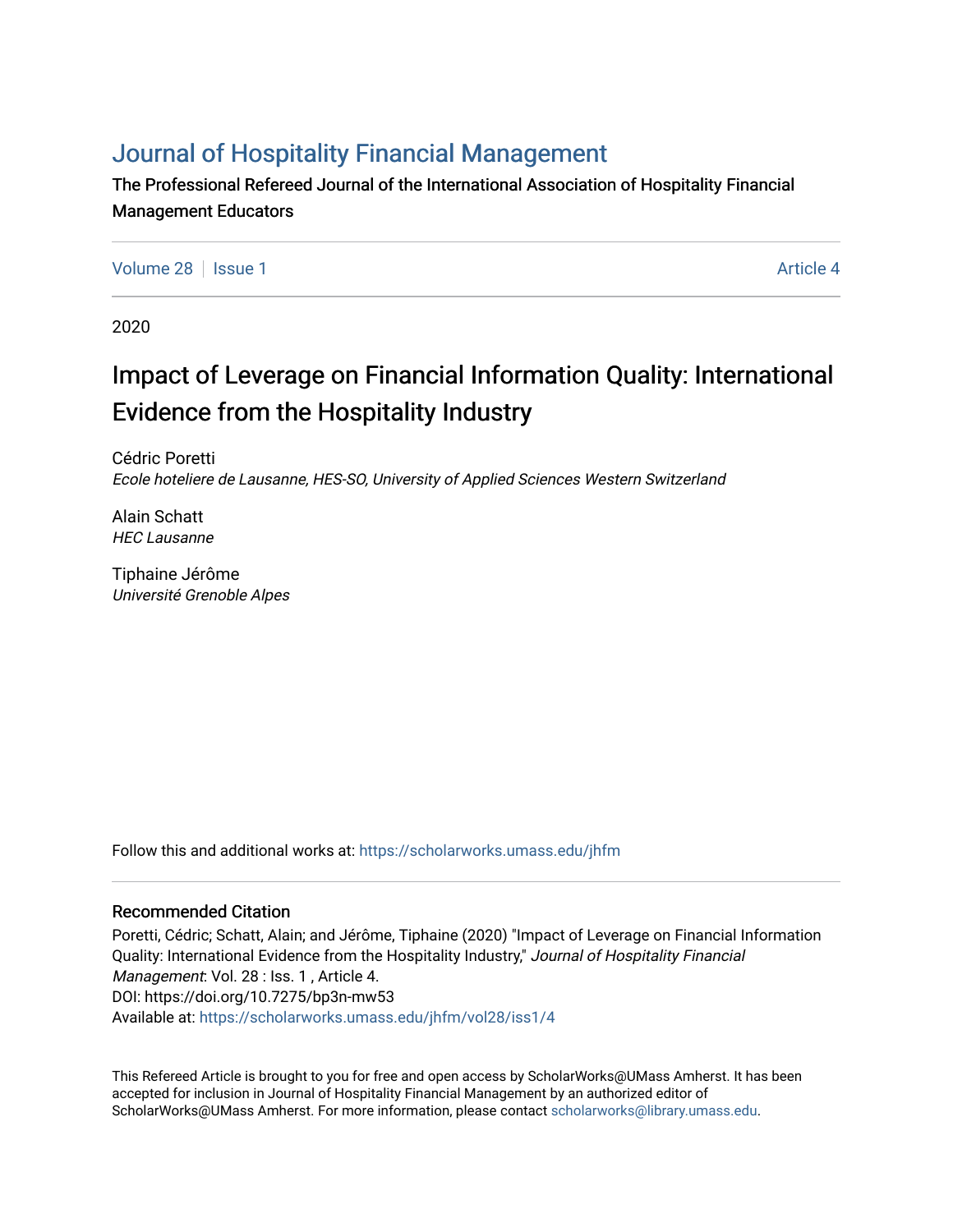# **Impact of Leverage on Financial Information Quality**

# **International Evidence from the Hospitality Industry**

Cédric Poretti

Ecole hoteliere de Lausanne, HES-SO, University of Applied Sciences Western Switzerland

Alain Schatt HEC Lausanne, Lausanne, Switzerland

#### Tiphaine Jérôme

Université Grenoble Alpes, Institute of Engineering University Grenoble Alpes, CERAG, 38000 Grenoble, France

⊕

#### **ABSTRACT**

Earnings are a key firm-performance yardstick for investors, but are not always reliable as they may be manipulated by managers. In this study, we analyze the relationship between earnings quality and debt levels of firms in the hospitality sector, using a sample of 642 firms from 26 countries for the 2002-2016 period. Results show that hospitality firms with higher financial leverage manage less their earnings. However, this finding holds only for companies in countries with stronger investor protection. As such, some interesting implications of the leverage- earnings quality relationship are revealed for investors, lenders, and professionals in the hospitality industry.

Keywords: earnings quality, financial leverage, hospitality industry, international study

#### **Introduction**

⊕

The hospitality industry is characterized by high levels of competition, risk, capital intensity, and sensitivity to changes in the economy and consumer spending (Singal, 2015). Due to their geographical dispersion and their significant investments in tangible assets (land, building, and equipment), hospitality firms usually demand more financial debt than firms from other industries (Li & Singal, 2019; Serrasqueiro & Nunes, 2014; Tang & Jang, 2007). Singal (2015) found that the hospitality and tourism industry shows significant higher leverage ratios than other industries in a study of the S&P 1500 index over 21 years. In addition, recent financial data confirmed this distinctive feature of the industry. For

instance, Restaurant & Dining as well as Hotel & Gaming rank among the top most leveraged sectors in the United States.<sup>1</sup> As a consequence, academic research has extensively been investigating the motivations of the hospitality industry to demand more financial debt (Karadeniz et al., 2009; Pacheco & Tavares, 2017; Seo et al., 2017; Tang & Jang, 2007; Upneja & Dalbor, 2001a; Upneja & Dalbor, 2001b; Upneja & Dalbor, 2001c).

In contrast, the consequences of financial leverage in the hospitality sector have received little academic attention. Various studies have investigated the association between debt and financial performance using data from Indian hotel chains (Madan, 2007), U.K. hotels (Phillips & Sipahioglu, 2004), U.S. restaurants (Jang & Tang, 2009; Tsai & Gu, 2007a;

1 Restaurant & Dining ranks 2nd, Hotel & Gaming ranks 18th, and Recreation ranks 42nd out of 94 sectors. For more details, see http://pages.stern.nyu.edu/~adamodar/.

**CONTACT:** Address correspondence to Cédric Poretti, Ecole hoteliere de Lausanne-HES.SO, University of Applied Science Western Switzerland, Route de Cojonnex 18, 1000 Lausanne 25, Switzerland. Email: cedric.poretti@ehl.ch.

© 2020 International Association of Hospitality Financial Management Education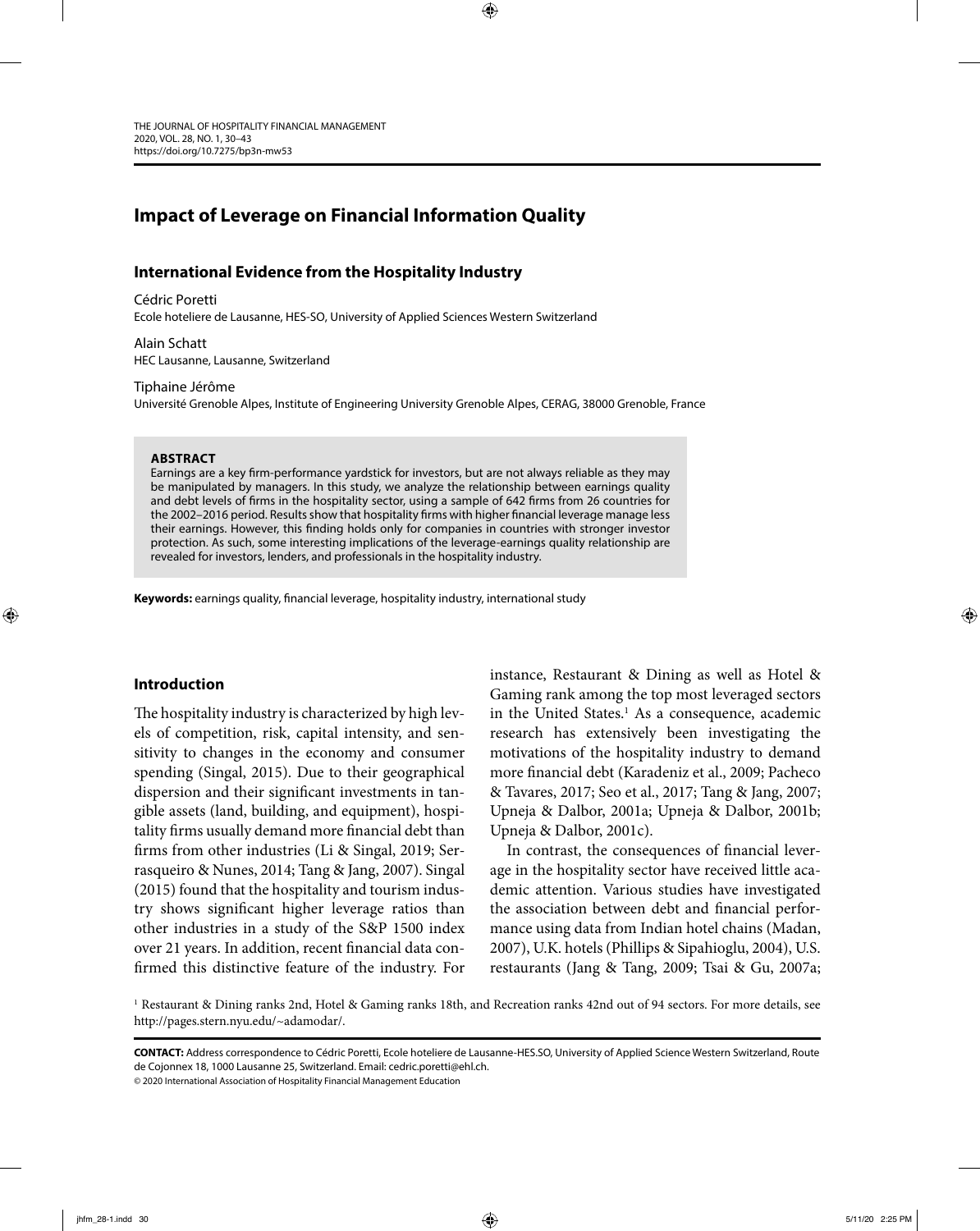Yoon & Jang, 2005), and U.S. casinos (Seo, 2016; Tsai & Gu, 2007b). Dewally et al. (2017) documented the detrimental effect of heavy debt financing by showing that more leveraged hospitality firms are less likely to make large investments while Gim et al. (2019) showed the deterrence effect of financial leverage on earnings management using a sample of U.S. restaurants. Thus, the empirical literature on the consequences of leverage in the hospitality industry remains relatively scant and mainly focused on economic or financial consequences. To the best of our knowledge, there are not yet empirical studies exploring other potential side effects at the international level. In this study, we analyze the impact of financial leverage on earnings quality across various countries in the hospitality industry.

It is well documented that insiders (e.g., CEOs or CFOs) use their discretion to manage accounting information and, therefore, earnings do not reflect a company's true economic reality. Healy and Wahlen (1999) define earnings management as occurring when "managers use judgment in financial reporting and in structuring transactions to alter financial reports to either mislead some stakeholders about the underlying economic performance of the company, or to influence contractual outcomes that depend on reported accounting numbers" (p. 368). As earnings are used by capital providers for investment decisions or performance evaluation, it is particularly important that earnings reflect the true corporate performance and are not managed (Dechow, Ge, & Schrand, 2010; Healy & Wahlen, 1999). Despite the importance of earnings management in mainstream finance and accounting literature, it has received scant attention in the hospitality industry, although extreme examples of earnings management involving hospitality managers captured a great deal of attention during past decades. In 1998, it was discovered that Cendant Corporation, a marketer and hotel franchiser, inflated revenues by more than half a billion USD using accounting techniques, which led to a \$19 billion loss in market value when the information was released. Before it filed for bankruptcy in 1999, Boston Chicken, a restaurant franchise, restated \$300 million in revenues from loans made to franchisees and start-up costs. In addition, the company kept losses off the books by parking transactions at affiliates (Markham, 2015). A last example is Krispy Kreme, the doughnut maker,

which had to restate its earnings downward in 2004 because it was found guilty of channel stuffing (the company was sending twice their usual shipments to franchisees at the end of each quarter in order to boost revenues).

The relationship between debt and earnings management is not obvious. On the one hand, leverage acts as a firm-level disciplinary mechanism on managers, as debtholders usually enhance their monitoring activities (Jensen, 1986). Indeed, creditors need to make sure debt covenants are respected and, thus, closely monitor the quality of accounting information disclosed by managers. On the other hand, managers may be tempted to manage earnings to limit the pressure coming from debtholders. Watts and Zimmerman (1986) argued that managers are more likely to use accounting methods that increase earnings when the debt/equity ratio is high. Such an association exists because disclosing higher earnings allows a better negotiation of the quantity of debt and a decrease of the cost of debt. Furthermore, increased earnings may help avoid breaching debt covenants. DeAngelo et al. (1994) found that companies close to violating their covenants adjust their earnings downward. Given the two potential opposite directional effects of financial leverage on earnings quality, there is a need to determine which one dominates.

When considering the relationship between debt and earnings management, country-level disciplinary mechanisms, such as the strength of investor legal protection (Ball et al., 2000; Leuz et al., 2003), should not to be ignored. In countries with strong investor protection, litigation risk is higher (Choi & Wong, 2007; Choi, Kim, et al., 2008; Francis & Wang, 2008), which may prevent managers from misreporting earnings. Conversely, when investor protection is weak, managers have more incentives to distort financial information to acquire private benefits (Leuz et al., 2003). As a result, it is worthwhile to investigate the association between financial leverage and earnings quality in different institutional contexts.

Our empirical analysis is based on a sample of 7,194 firm-year observations, covering 15 years  $(2002-16)$  for 642 unique firms in the hospitality industry from 26 countries. We find two key results. First, when firms have more financial leverage, lower earnings management is detected (i.e., higher

⊕

jhfm\_28-1.indd 31 **hfm\_28-1.indd 31 hfm\_28-1.indd 31 hfm\_28-1.indd 31 hfm\_28-1.indd 31 hfm\_28-1.indd 31 hfm\_28-1.indd 31**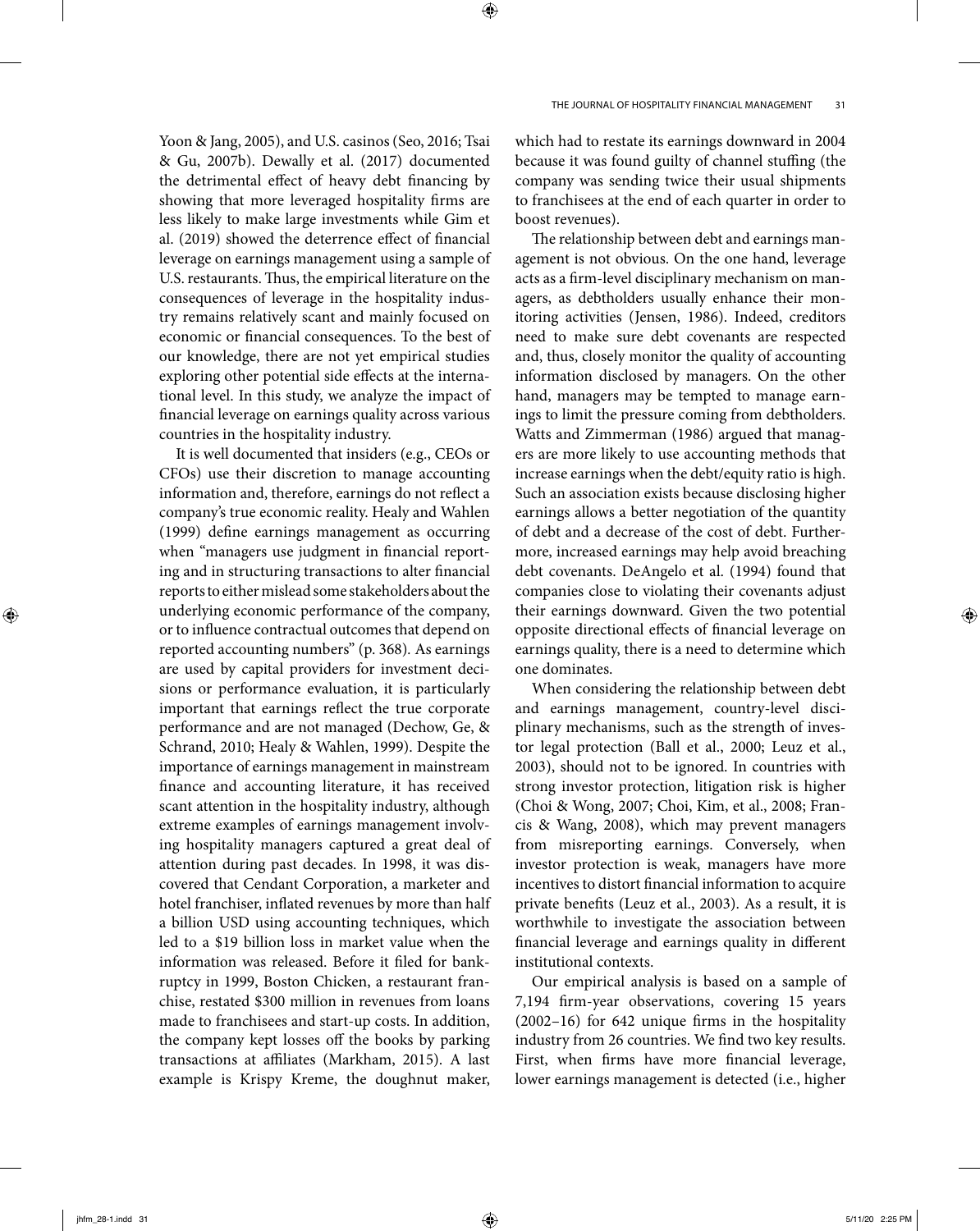earnings' quality). This result therefore supports the idea of effective monitoring carried out by debtholders. Second, the positive association between financial leverage and earnings quality holds only in countries with a strong investor protection. This result suggests that financial leverage has a positive consequence when institutions in place protect shareholders from managers' misbehavior (i.e., earnings management in our case). To ensure the robustness of our results, we used three proxies for earnings quality (Dechow et al., 1995; Jones, 1991; Kothari et al., 2005). In addition, we control that our results are neither driven by the presence of some specific countries nor by the debt maturity structure. Finally, we rule out the presence of endogeneity arising from the fact that financial leverage does not vary randomly.

Our paper contributes to the literature in three respects. First, by analyzing the impact of financial leverage on financial information quality, we fill a gap identified by scholars regarding research in hospitality management. As far as debt use is concerned, Tsai, Pan, and Lee (2011) noted that ". . . there are few empirical studies of this topic in hospitality firms. This could be an interesting topic to explore, contributing to both the hospitality financial management field and mainstream finance literature" (p. 952). In this vein, we no longer consider leverage as a financial decision or a capital structure parameter to explain but rather envisage leverage as an explanatory independent variable. We are thus able to adopt a downstream perspective, which pushes forward previous upstream literature (Dalbor et al., 2007; Karadeniz et al., 2009; Pacheco & Tavares, 2017; Seo et al., 2017; Tang & Jang, 2007; Upneja & Dalbor, 2001a; Upneja & Dalbor, 2001b; Upneja & Dalbor, 2001c; Upneja & Dalbor, 2009).

Second, our study renews interest in the field of hospitality research for a somehow neglected topic earnings management. Sousa Paiva at al. (2016) conducted an extensive review of the hospitality management and accounting literature and concluded that "there is still a lack of empirical research on financial accounting and (that) scholars should strive to further the currently limited knowledge in the area" (p. 88). More specifically, they suggested paying special attention to the analysis of earnings management. This emphasis on earnings management is particularly important with regards to the

contractual role of accounting information for hospitality firms' capital providers (Jeon et al., 2006).

Third, by adopting a broader perspective compared to previous literature and placing our study in a global context, we contribute to the literature aiming at understanding the determinants of earnings quality in the hospitality industry (Gim et al., 2019; Parte Esteban & Jesus Such Devesa, 2011; Parte Esteban & Ferrer García, 2014; Seetah, 2017). As the hospitality and tourism industry is highly internationalized (D'Amore, 1998; Minghetti & Buhalis, 2010; Song et al., 2018), we take this dimension into account by comparing firms from 26 countries and by highlighting distinct associations between leverage and earnings management in different institutional contexts.

The rest of the paper is structured as follows. In the second section, we review the relevant literature and introduce our research questions. In the third section, we describe our research design. Results are presented and discussed in the fourth section. Finally, we conclude in the last section.

#### **Literature Review and Research Questions**

#### **Financial Leverage and Earnings Quality**

Since Modigliani and Miller (1958) and Jensen and Meckling (1976), research in finance has analyzed the consequences of financial debt on the value (or performance) of firms. With the development of the positive accounting theory by Watts and Zimmerman (1986), researchers have started investigating the impact of financial leverage on earnings quality. The underlying hypothesis is that managers try to maximize their own interests (i.e., moral hazard) in a context of asymmetric information, which notably leads them to manage earnings. Healy and Wahlen (1999), among others, suggested that managers have various motivations to disclose earnings that do not reflect the true economic performance of the firm. First, earnings management may influence the compensation of top executives through bonuses related to accounting performance. Second, it may also impact contractual relations with various stakeholders, especially with debtholders. Third, the disclosure of managed earnings may affect the valuation of public firms through the revisions of price targets and recommendations provided by financial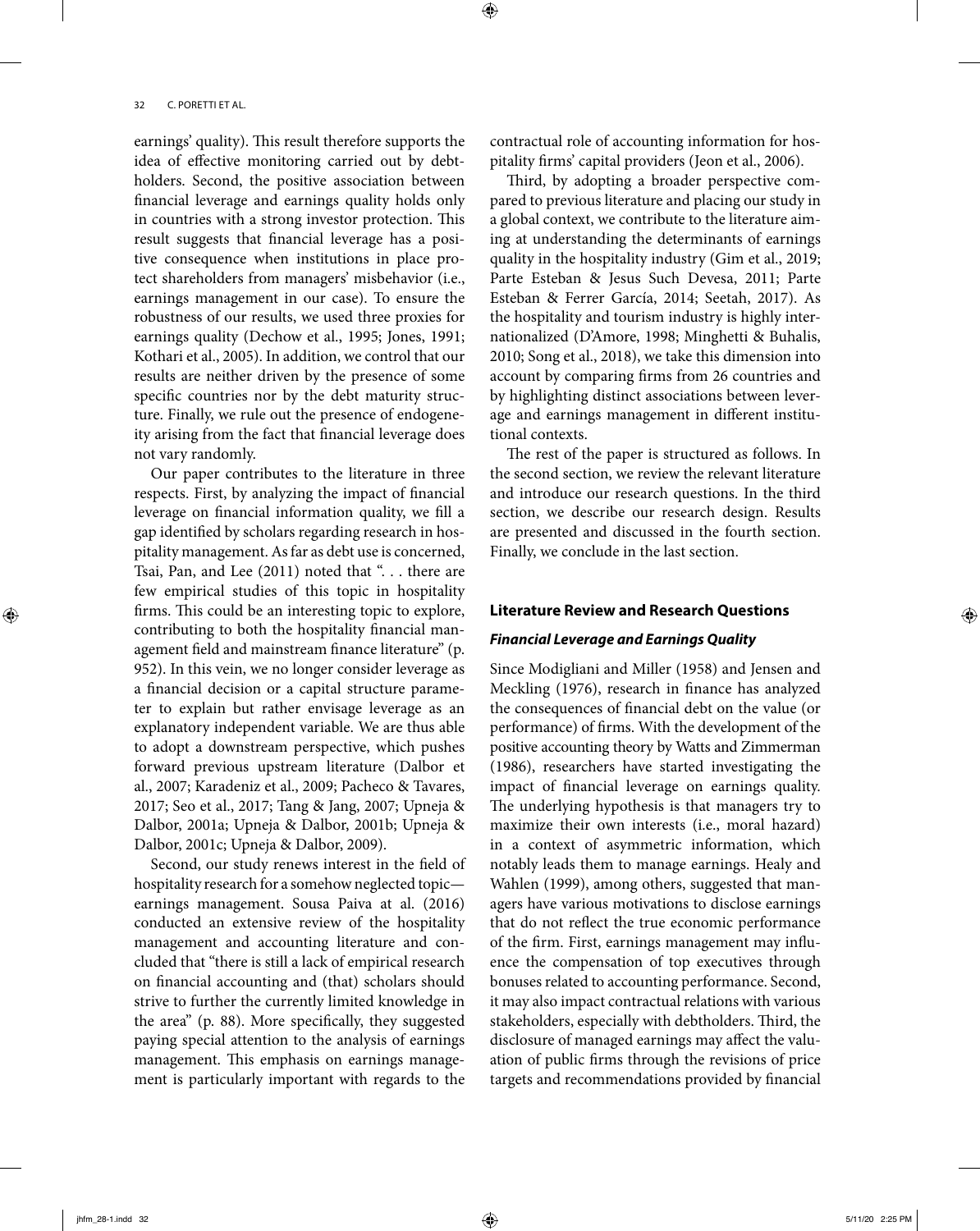analysts (e.g., Krispy Kreme had to restate its earnings downward in 2004 because it was discovered that the company boosted sales artificially at the end of each quarter to meet earnings forecasts). Finally, it may also affect the perceptions of regulators and, therefore, the content of some industry regulations (e.g., anti- trust regulation).

Regarding the impact of financial leverage on earnings quality, two opposite arguments are put forward. On the one hand, debt can act as a disciplinary mechanism on managers as a result of the increased in- depth monitoring undertaken by debtholders (Jensen, 1986). The latter need to make sure that debt covenants are respected, which leads them to closely monitor firm performance using accounting information. Knowing that they are under high scrutiny, managers are under pressure to provide earnings that reflect the true economic reality of the firm.

On the other hand, a positive relationship between leverage and earnings management can be expected for two reasons. First, disclosing higher earnings allows a better negotiation of the quantity of debt, as well as the cost of debt. Second, it helps to respect the debt contract and, more specifically, the constraints resulting from debt covenants (Mohrman, 1996). In the United States, Sweeney (1994) examined 130 cases of accounting- based covenant violations in annual reports. She found that earnings tend to be managed to the upside when firms approach default. DeFond and Jiambalvo (1994) studied a sample of 94 firms that reported debt covenant violations in annual reports. They showed that earnings are managed upward in the year prior to violation and in the year of violation. DeAngelo et al. (1994) examined 76 distressed companies. Among the troubled firms that were close to a debt covenant violation, they expected to find income-increasing actions as managers have incentives to avoid or defer the costs of a breach. However, managers of troubled companies appeared to deliberately reduce reported earnings. The authors assumed managers use it as a way to show creditors their ability and willingness to seriously streamline operations. Ghosh and Moon (2010) documented a curvilinear relation between debt and earnings quality. The relationship is positive at low levels of debt and negative at high debt levels with an inflection point around 41%. Finally, Franz et al. (2014) found that firms close to violation

or in technical default of their debt covenants engage in higher levels of earnings management than farfrom-violation firms. Overall, the direction and the significance of the association between leverage and earnings quality remains an open question.

The global hospitality industry provides a relevant and untapped setting to examine the association between debt and earnings quality. First, due to their significant investments in tangible assets (property, plant, and equipment), hospitality firms demand larger amounts of financial debt than other industries (Singal, 2015; Li & Singal, 2019), which has several advantages. Compared to equity, debt notably allows tax reduction and avoids ownership structure dilution, knowing that debtholders prefer financing tangible assets in comparison to intangible assets that cannot serve as collateral. Based on the results of a study covering 20 years and more than 3,000 firms across industries, Singal (2015) demonstrated that the hospitality and tourism industry has structural differences compared to other industries such as higher capital intensity and higher leverage, and that these differences provide ". . . support for future research efforts that may import results from the broader economy to the special case of Hospitality and Tourism firms" (p.  $116$ ). The question of the validity and the direct import of research results from mainstream literature arises because substantially higher levels of leverage can potentially alter the incentives outlined in the above paragraphs, for example, by exacerbating and amplifying them or, conversely, by mitigating or even canceling them through buffering mechanisms.

Second, the literature on earnings management is relatively scarce in the hospitality industry. Parte Esteban and Jesus Such Devesa (2011) focused on reported earnings and demonstrated the importance of reaching certain earnings benchmarks in the Spanish hotel industry. In a related paper, Parte Esteban and Ferrer García (2014) examined the effect of firm characteristics on earnings quality using a sample of Spanish hotel firms. They found that some key factors (i.e., internationalization, location, ownership structure, and audit function) influence earnings quality in hotel firms. Seetah (2017) studied the evolution of accounting quality in the Mauritian hospitality industry. The results showed that hospitality firms in Mauritius might have used income- decreasing accruals during the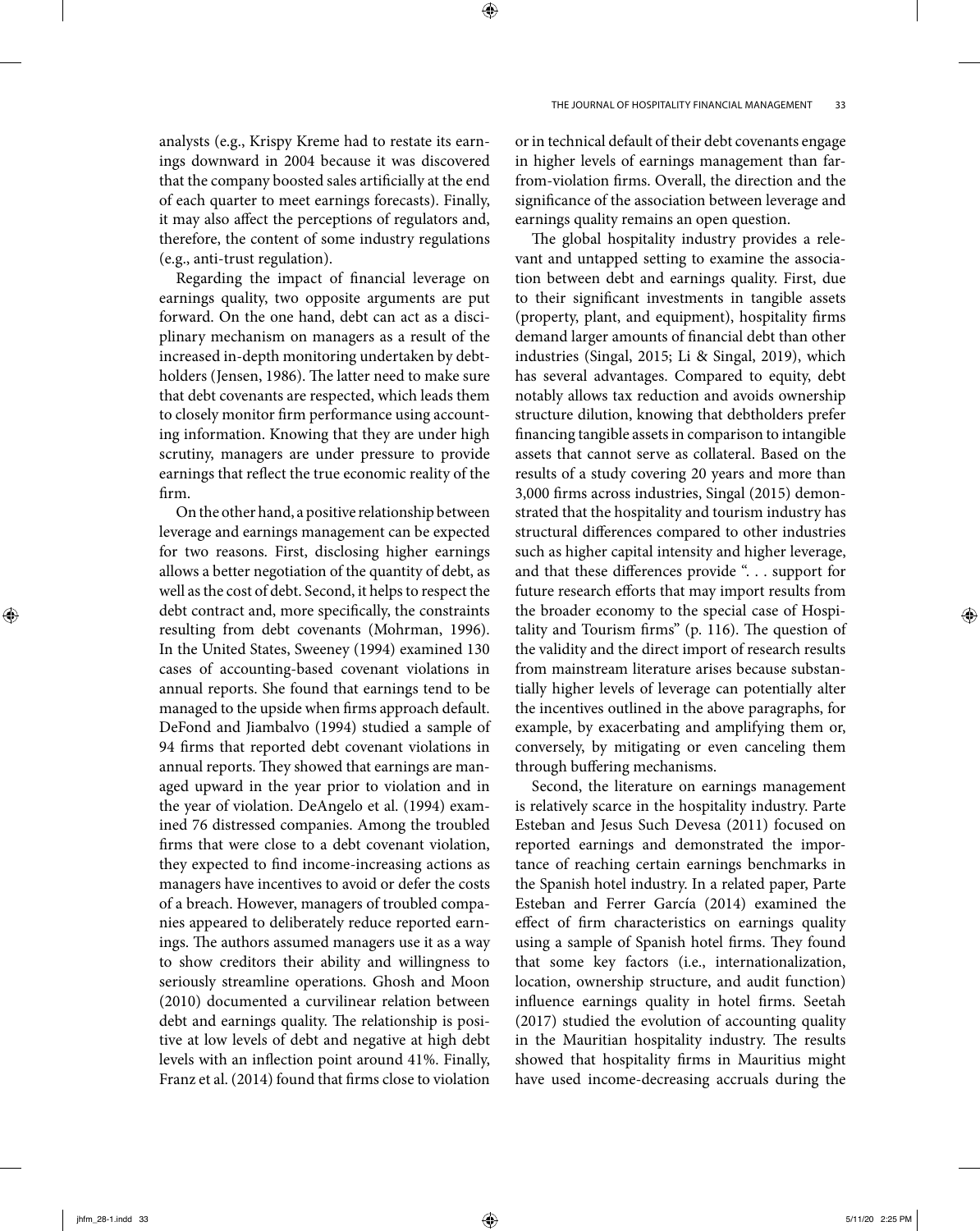financial crisis period and engaged in "big bath" practices. Finally, Gim et al. (2019) investigated whether franchise firms manage earnings more than non- franchise ones using a sample of U.S. restaurant firms. They showed that franchise firms manage more earnings during growth phases, and that leverage is weaker in explaining earnings management for franchise restaurants. Recent empirical results on earnings management practices in the hospitality sector are thus lacking. This is all the more detrimental as this sector is characterized by high levels of leverage, which can modify relationships between leverage and earnings management behavior previously observed in studies covering various industries.

Given the potential double-edged sword effect of financial debt on earnings management, the high levels of leverage characterizing the hospitality industry (Li & Singal, 2019; Serrasqueiro & Nunes, 2014; Tang & Jang, 2007), and the scant research on earnings management practices in the hospitality industry, we formulated a first research question:

Research Question 1: How does financial leverage act on earnings quality in the hospitality industry?

#### **Impact of Institutions on Earnings Quality**

The hospitality and the tourism industries are highly internationalized (D'Amore, 1998; Minghetti & Buhalis, 2010; Song et al., 2018). Companies from this sector are continuously looking for new markets to increase their market share, and compete with firms from all over the world. One key factor characterizing a country's corporate governance environment is the legal protection of investors (La Porta et al., 1998). Investors can be protected from expropriation through the legal system, which includes both legal rules and the quality of their enforcement (La Porta et al., 2000).

Several studies showed that national institutions matter in terms of earnings quality. In particular, Ball et al. (2000) showed that earnings are less timely in incorporating losses in code-law countries compared to common-law countries. Leuz et al. (2003)

found that earnings management decreases with the level of investor protection because strong protection limits insiders' ability to acquire private control benefits, which reduces incentives to mask firm performance. These empirical studies support the idea that accounting outcomes are closely related to the institutional context (i.e., macro- mechanism of management monitoring).

Drawing from past literature, we use one of the World Bank Group's governance indicators,<sup>2</sup> namely regulatory quality, which varies across countries and years, to classify countries depending on their investor protection strength. This score is defined as reflecting "perceptions of the ability of the government to formulate and implement sound policies and regulations that permit and promote private sector development" (Kaufmann et al., 2009, p. 6).

Given the sharp intrinsic institutional differences across countries, the role of financial leverage on earnings quality may actually depend on investor protection strength. This leads us to formulate a second research question:

Research Question 2: How does investor protection strength influence the relationship between financial leverage and earnings management in the hospitality industry?

# **Research Design**

⊕

# **Sample Selection**

Our empirical study is based on a worldwide sample that includes publicly traded firms available on Datastream from 2002 to 2016, from the "Travel & Leisure" Industry Classification Benchmark (ICB). We started with all firms available in the database but we dropped firms from sub-industry group "Airlines"—as we focus on firms in the hospitality industry—as well as firms with missing data. Our final sample includes 7,194 firm-year observations for a total of  $642$  unique firms in 26 countries.<sup>3</sup>

Table 1 shows the distribution of observations by sub-industry and by country. The most represented sub- industries are Restaurants and Bars (27%), followed by Hotels (24%), Travel and Tourism (21%),

<sup>2</sup> For more information: https://info.worldbank.org/governance/wgi/index.aspx#doc-methodology.

<sup>3</sup> Although data are provided on Datastream in local currencies by default, they can also be converted into a standard currency. For our study, all variables were directly retrieved in USD.

⊕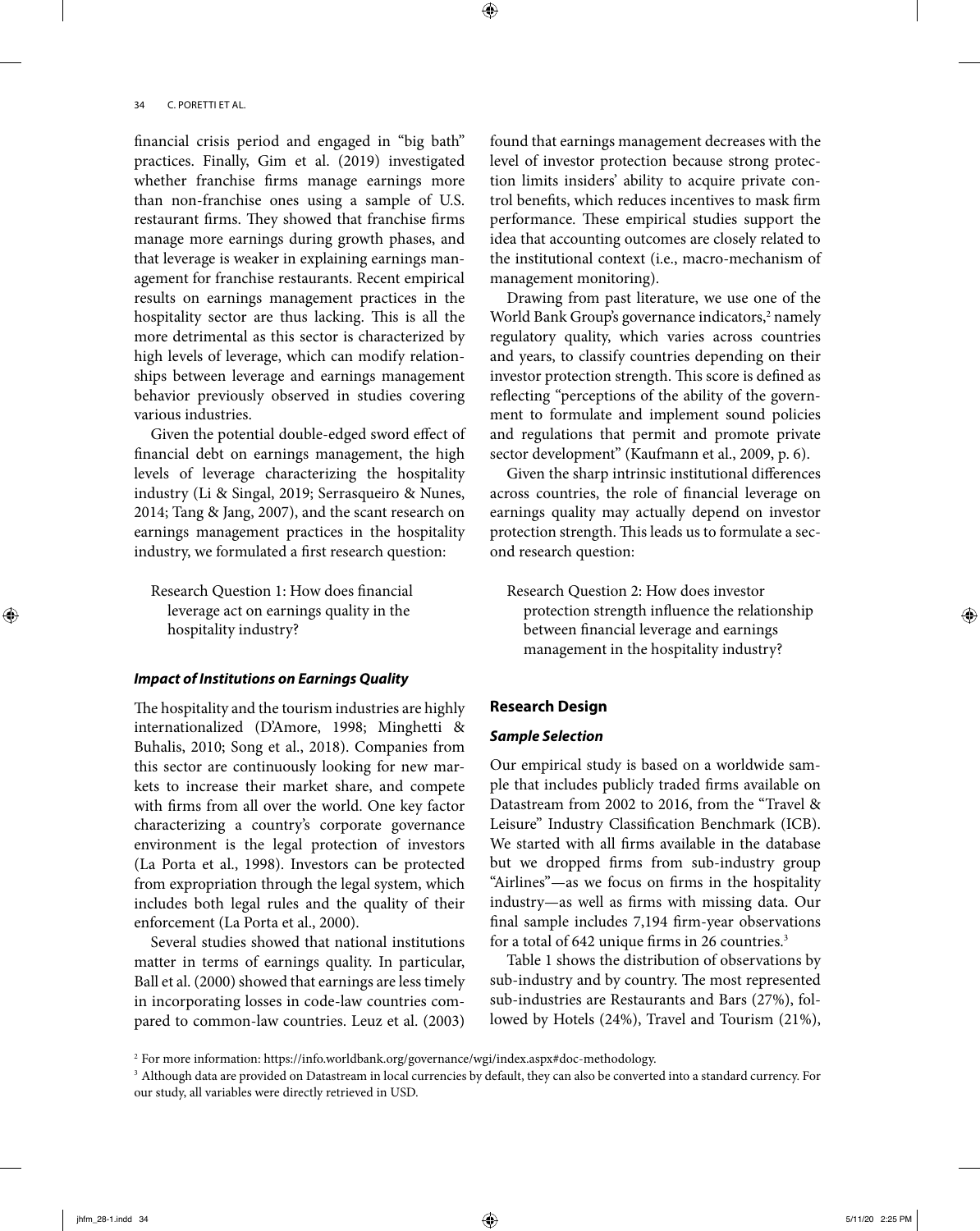⊕

#### THE JOURNAL OF HOSPITALITY FINANCIAL MANAGEMENT 35

Recreational Services (16%), and Gambling (11%). The two most represented countries are Japan (28%) and the United States (17%).

#### **Model and Main Variables**

To test the impact of financial leverage on earnings quality, we estimated the following model:

$$
EARNINGS_M_{i,t} = \beta_0 + \beta_1 * LEVERAGE_{i,t}
$$
  
+ 
$$
CONTROLS_{i,t} + \varepsilon_{i,t}
$$
 (1)

In Equation (1), the dependent variable EARN- $INGS_M$ <sub>it</sub> measures earnings management in year t for firm *i. EARNINGS\_M<sub>it</sub>* is the absolute value of abnormal accruals following either Jones (1991)  $(EARNINGS_M1_{i,t})$ ; Dechow et al. (1995) (EARN- $INGS_M2_{i}$ ); or Kothari et al. (2005) (EARNINGS\_  $M3_{i}$ ). Higher values of EARNINGS\_M indicate higher earnings management (i.e., lower earnings quality). More details about the computation of the three measures of earnings management are provided in Appendix A.

The independent variable of interest is LEVER-AGE, which we calculated as the ratio of total financial debt to total assets. To answer our first research question, the coefficient of interest is  $\beta_1$ . If  $\beta_1$  is positive, then higher debt levels are associated with higher earnings management, which is detrimental to earnings quality. Such result would suggest that debtholders' pressure encourages managers to reduce earnings quality to avoid breach of covenants or to decrease the cost of debt. However, if the  $\beta_1$ coefficient is negative, it will support an effective monitoring role by debtholders leading to the disclosure of accounting information of better quality.

To answer our second research question, we use the same model but we rely on two specifications. First, we estimate Equation (1) on two distinct subsamples: firms in countries with a strong World Bank index and firms in countries with a weak World Bank index. Firms in countries with a score above the sample median are considered as having a strong World Bank index while the others have a weak World Bank index. Given that managers may have different incentives to distort financial information

Table 1. Distribution of Firm-Year Observations by Sub-Industry and Country

|                      | Gambling    | Hotels      | Recreational<br>Services | Restaurants and<br>Bars | <b>Travel and</b><br>Tourism | <b>Total</b> |
|----------------------|-------------|-------------|--------------------------|-------------------------|------------------------------|--------------|
| Australia            | 80          | 56          | 30                       | 23                      | 52                           | 241          |
| <b>Brazil</b>        | $\mathbf 0$ | 15          | 6                        | 6                       | 9                            | 36           |
| Canada               | 36          | 10          | 35                       | 26                      | 39                           | 146          |
| Chile                | 36          | 8           | 66                       | 0                       | 0                            | 110          |
| China                | 0           | 109         | 22                       | 32                      | 397                          | 560          |
| Croatia              | 0           | 106         | $\mathbf 0$              | 10                      | 20                           | 136          |
| <b>Denmark</b>       | 0           | $\Omega$    | 64                       | $\Omega$                | 0                            | 64           |
| France               | 36          | 84          | 38                       | 48                      | 32                           | 238          |
| Germany              | 22          | 15          | 74                       | 0                       | 48                           | 159          |
| Greece               | 41          | 53          | $\mathbf 0$              | 0                       | 72                           | 166          |
| India                | $\mathbf 0$ | 336         | 73                       | 22                      | 17                           | 448          |
| Indonesia            | $\mathbf 0$ | 109         | 16                       | 33                      | 111                          | 269          |
| Italy                | 15          | 0           | 44                       | 15                      | 27                           | 101          |
| Japan                | 141         | 171         | 331                      | 934                     | 422                          | 1,999        |
| <b>Mauritius</b>     | $\Omega$    | 16          | 0                        | 0                       | 0                            | 16           |
| Mexico               | 15          | 33          | 5                        | 30                      | $\mathbf 0$                  | 83           |
| Poland               | $\mathbf 0$ | 15          | 0                        | 16                      | 24                           | 55           |
| Portugal             | 15          | $\mathbf 0$ | 29                       | 15                      | 0                            | 59           |
| Spain                | 10          | 24          | 0                        | 0                       | $\Omega$                     | 34           |
| Sri Lanka            | $\Omega$    | 241         | $\Omega$                 | 0                       | 14                           | 255          |
| Sweden               | 32          | 13          | 20                       | $\Omega$                | 5                            | 70           |
| Switzerland          | 10          | 0           | 15                       | 0                       | 30                           | 55           |
| Thailand             | $\mathbf 0$ | 147         | 35                       | 19                      | $\overline{2}$               | 203          |
| United Kingdom       | 52          | 30          | 67                       | 197                     | 75                           | 421          |
| <b>United States</b> | 244         | 110         | 197                      | 547                     | 101                          | 1,199        |
| Vietnam              | 10          | 16          | 7                        | 0                       | 38                           | 71           |
| Total                | 795         | 1,717       | 1,174                    | 1,973                   | 1,535                        | 7,194        |

◈

jhfm\_28-1.indd 35  $5/11/20$  2:25 PM  $\langle \bigoplus \}$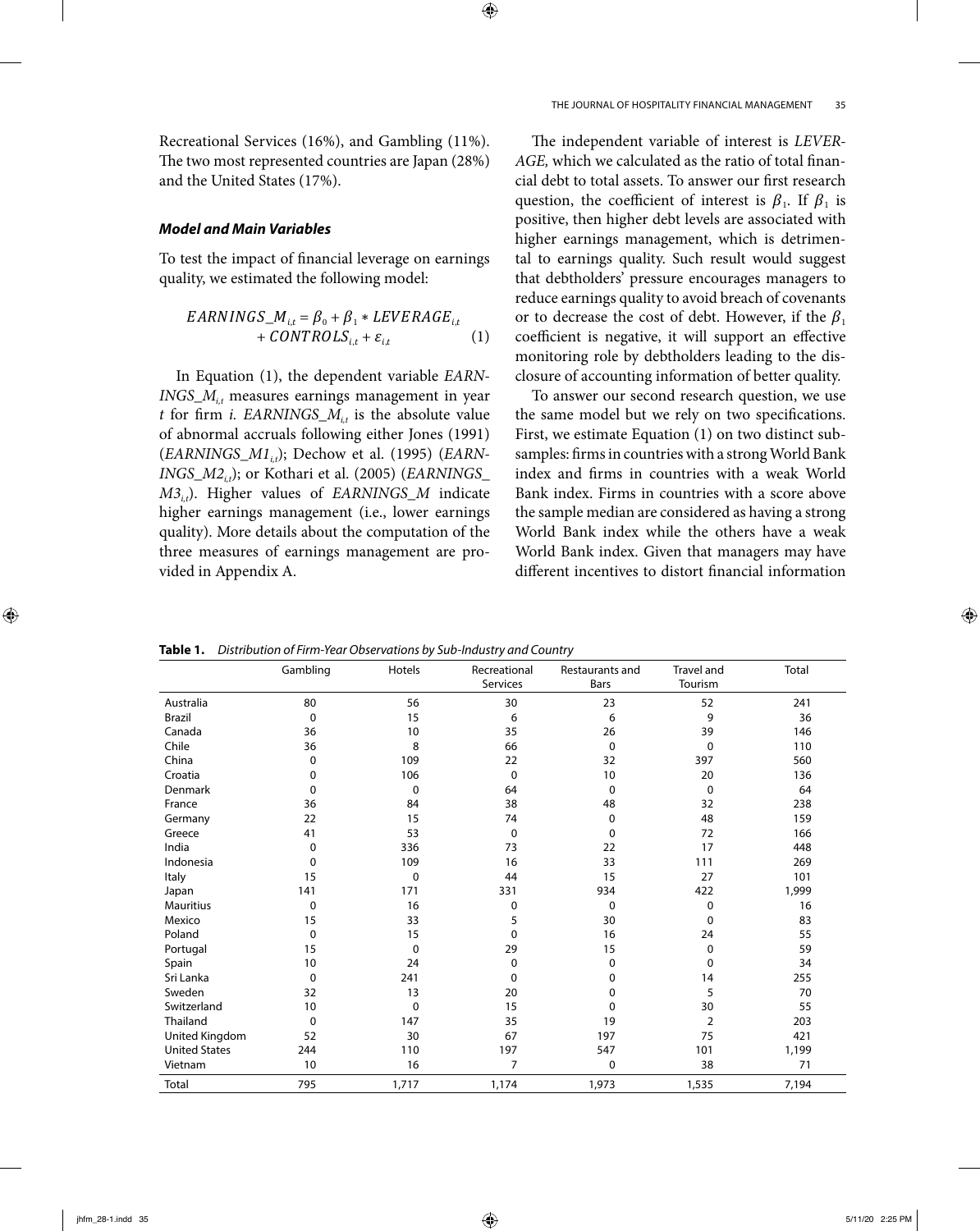depending on the strength of investor protection (Leuz et al., 2003), we focus on the  $\beta_1$  coefficient in each sub-group. Second, we also estimate Equation (2) where we include an interaction term between LEVERAGE and PROTECTION\_STRONG. PRO-TECTION\_STRONG is a binary variable taking the value of one if the country has a score above the sample median of the World Bank regulatory quality score, and zero otherwise. Our focus is on  $\beta_3$  to answer our second research question.

$$
EARNINGS\_M_{i,t} = \beta_0 + \beta_1 * LEVERAGE_{i,t} + \beta_2 * PROTECTION\_STRONG_{i,t} + \beta_3 * LEVERAGE_{i,t} * PROTECTION\_STRONG_{i,t} + CONTROLS_{i,t} + \varepsilon_{i,t}
$$
 (2)

#### **Control Variables**

◈

In Equations (1) and (2), we include a vector of control variables that are usually used in the literature. We control for the size of the firm (SIZE) as Dechow and Dichev (2002) found that accruals quality is related to firm size. We control for growth opportunities (GROWTH\_OPP) as firms with more growth opportunities, and thus with greater financing needs, might have stronger incentives to disclose credible accounting information (Bonetti et al.,  $2016$ ). Bédard et al.  $(2004)$  found a negative influence of profitability on earnings management. We include the dummy variable LOSS, taking the value of one if net income is negative, and zero otherwise. The impact of accounting standards on the quality of accounting information has been a source of debate with mixed results (Soderstrom & Sun, 2007). As our sample is composed of firms that apply IFRS, US GAAP, or Local GAAP, we control for the potential effect of accounting standards heterogeneity on earnings management. We use a dummy variable IFRS that takes the value of one if the firm applies IFRS, and zero otherwise. In addition, we use a dummy variable US\_GAAP that takes the value of one if the firm applies US GAAP, and zero otherwise. The literature showed that firms audited by a Big Four company manage earnings less (DeFond & Zhang, 2014; Francis, Michas, & Seavey, 2013). To control for this effect, we use a dummy variable BIG4

that takes the value of one if the firm's external auditor is a member of one of the Big Four accounting firms, and zero otherwise. Finally, we include subindustry, country, and year fixed effects to control for unobservable factors that may impact earnings quality. Standard errors are adjusted for heteroscedasticity and firm-level clustering, consistent with Petersen (2009) and all variables are winsorized (2% of the distribution). Appendix B provides detailed descriptions of all variables used in our models.

#### **Results**

⊕

# **Descriptive Statistics**

Table 2 reports the descriptive statistics of all variables used in this study for the full sample as well as for the two sub-samples. Our three alternative measures of earnings quality produce substantially similar results. The mean value varies between 0.056 for EARNINGS\_M1 and 0.058 for EARNINGS\_M3. The mean value of LEVERAGE is 0.291.<sup>4</sup> This value is in line with Li and Singal (2019) who analyzed U.S. hospitality data from 1992–2012. Comparing the two sub- samples, we can see that all variables (except LOSS) are higher for the strong institutions sub- sample.

Figure 1 completes our description of financial leverage. Overall, LEVERAGE has been decreasing until 2013, with a minimum of 27.1% reached that year. Since then, it has been slightly increasing. Comparing the two institutional contexts, we can see that the mean leverage in countries with stronger institutions is almost systematically higher than in other countries. Moreover, since 2011, opposite trends have occurred in the two sub- samples, with a tendency toward more leverage in the strong World Bank index sub- sample, while the opposite is true for the weak World Bank index sub-sample. These contrasting trends over time justify the use of time fixed effects in our model.

### **Multivariate Analysis**

We report our main findings for the estimation of Equation (1) in Table 3. In columns (a) to (c) of

<sup>4</sup> The mean leverage is relatively comparable across sub-industries and ranges from 0.270 for Gambling to 0.309 for Travel and Tourism and Recreational Services.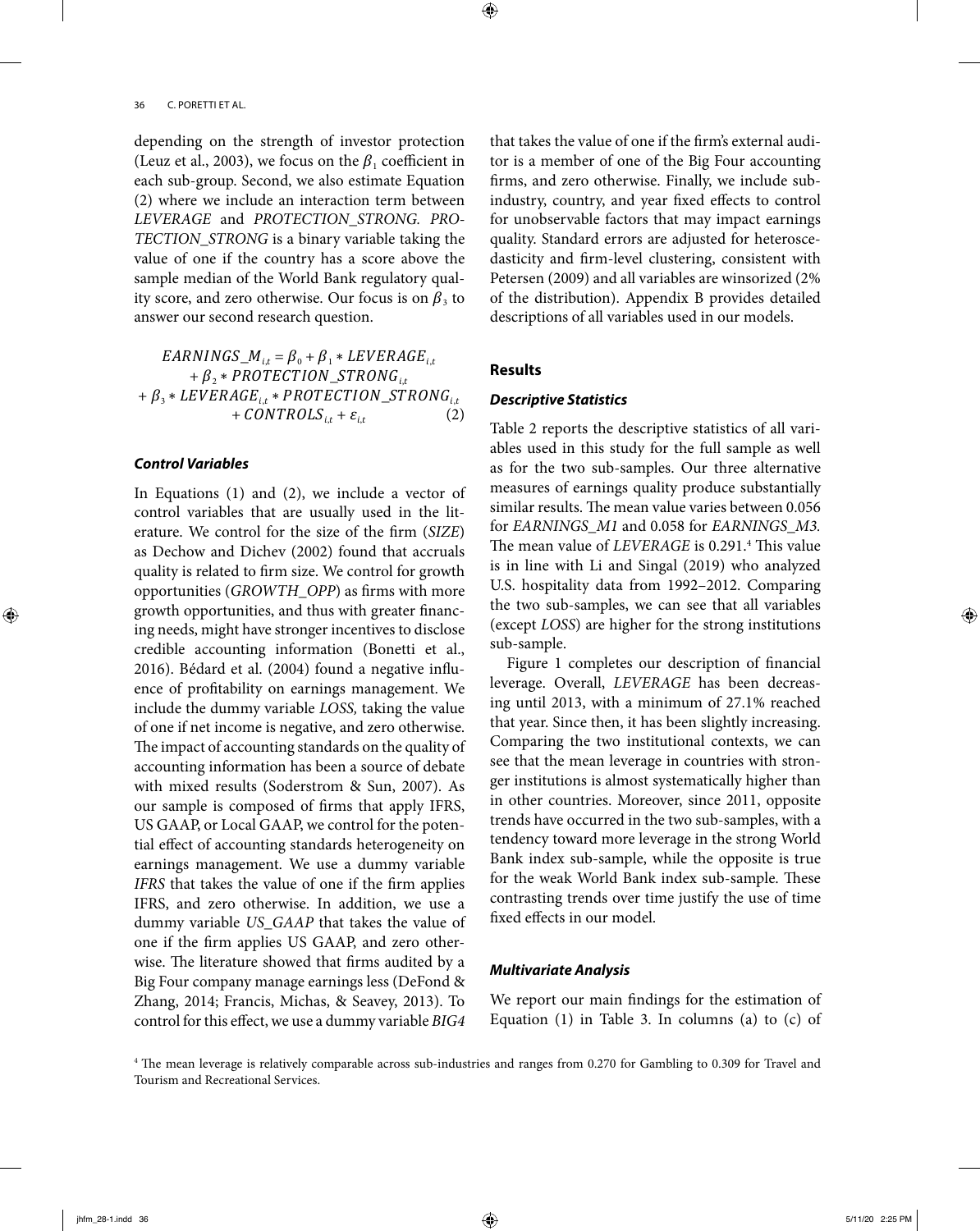| ۰.<br>I |
|---------|

| THE JOURNAL OF HOSPITALITY FINANCIAL MANAGEMENT |  |
|-------------------------------------------------|--|
|-------------------------------------------------|--|

| .<br><b>DESCRIPTIVE STATISTICS</b>      |        |           |          |        |        |  |  |
|-----------------------------------------|--------|-----------|----------|--------|--------|--|--|
| Full Sample ( $N = 7,194$ )             | Mean   | Std. Dev. | Min.     | Median | Max.   |  |  |
| EARNINGS_M1                             | 0.056  | 0.053     | 0.000    | 0.039  | 0.229  |  |  |
| EARNINGS_M2                             | 0.057  | 0.059     | 0.000    | 0.039  | 0.311  |  |  |
| <b>EARNINGS M3</b>                      | 0.058  | 0.059     | 0.000    | 0.039  | 0.303  |  |  |
| LEVERAGE                                | 0.291  | 0.225     | 0.000    | 0.276  | 0.855  |  |  |
| PROTECTION_STRONG                       | 0.499  | 0.500     | 0.000    | 0.000  | 1.000  |  |  |
| <b>SIZE</b>                             | 12.383 | 1.946     | 8.107    | 12.271 | 16.629 |  |  |
| GROWTH_OPP                              | 2.575  | 3.922     | $-5.976$ | 1.614  | 22.034 |  |  |
| LOSS                                    | 0.210  | 0.407     | 0.000    | 0.000  | 1.000  |  |  |
| <b>IFRS</b>                             | 0.204  | 0.403     | 0.000    | 0.000  | 1.000  |  |  |
| US GAAP                                 | 0.174  | 0.379     | 0.000    | 0.000  | 1.000  |  |  |
| BIG4                                    | 0.498  | 0.500     | 0.000    | 0.000  | 1.000  |  |  |
| Strong World Bank Index ( $N = 3,591$ ) |        |           |          |        |        |  |  |
| <b>EARNINGS M1</b>                      | 0.057  | 0.054     | 0.000    | 0.040  | 0.229  |  |  |
| EARNINGS_M2                             | 0.059  | 0.061     | 0.000    | 0.040  | 0.311  |  |  |
| EARNINGS_M3                             | 0.059  | 0.060     | 0.000    | 0.041  | 0.303  |  |  |
| LEVERAGE                                | 0.308  | 0.233     | 0.000    | 0.294  | 0.855  |  |  |
| <b>SIZE</b>                             | 12.775 | 2.022     | 8.107    | 12.681 | 16.629 |  |  |
| GROWTH_OPP                              | 2.960  | 4.575     | $-5.976$ | 1.836  | 22.034 |  |  |
| LOSS                                    | 0.208  | 0.406     | 0.000    | 0.000  | 1.000  |  |  |
| <b>IFRS</b>                             | 0.232  | 0.422     | 0.000    | 0.000  | 1.000  |  |  |
| US_GAAP                                 | 0.325  | 0.469     | 0.000    | 0.000  | 1.000  |  |  |
| BIG4                                    | 0.543  | 0.498     | 0.000    | 1.000  | 1.000  |  |  |
| Weak World Bank Index ( $N = 3,603$ )   |        |           |          |        |        |  |  |
| <b>EARNINGS M1</b>                      | 0.055  | 0.052     | 0.000    | 0.038  | 0.229  |  |  |
| <b>EARNINGS M2</b>                      | 0.056  | 0.058     | 0.000    | 0.038  | 0.311  |  |  |
| EARNINGS_M3                             | 0.056  | 0.057     | 0.000    | 0.038  | 0.303  |  |  |
| LEVERAGE                                | 0.275  | 0.215     | 0.000    | 0.254  | 0.855  |  |  |
| <b>SIZE</b>                             | 11.992 | 1.784     | 8.107    | 11.958 | 16.629 |  |  |
| <b>GROWTH OPP</b>                       | 2.192  | 3.091     | $-5.976$ | 1.441  | 22.034 |  |  |
| LOSS                                    | 0.213  | 0.409     | 0.000    | 0.000  | 1.000  |  |  |
| <b>IFRS</b>                             | 0.176  | 0.381     | 0.000    | 0.000  | 1.000  |  |  |
| US_GAAP                                 | 0.023  | 0.150     | 0.000    | 0.000  | 1.000  |  |  |
| BIG4                                    | 0.453  | 0.498     | 0.000    | 0.000  | 1.000  |  |  |

**Note:** All variables are defined in Appendix B.





 $\bigoplus$ 

 $\bigoplus$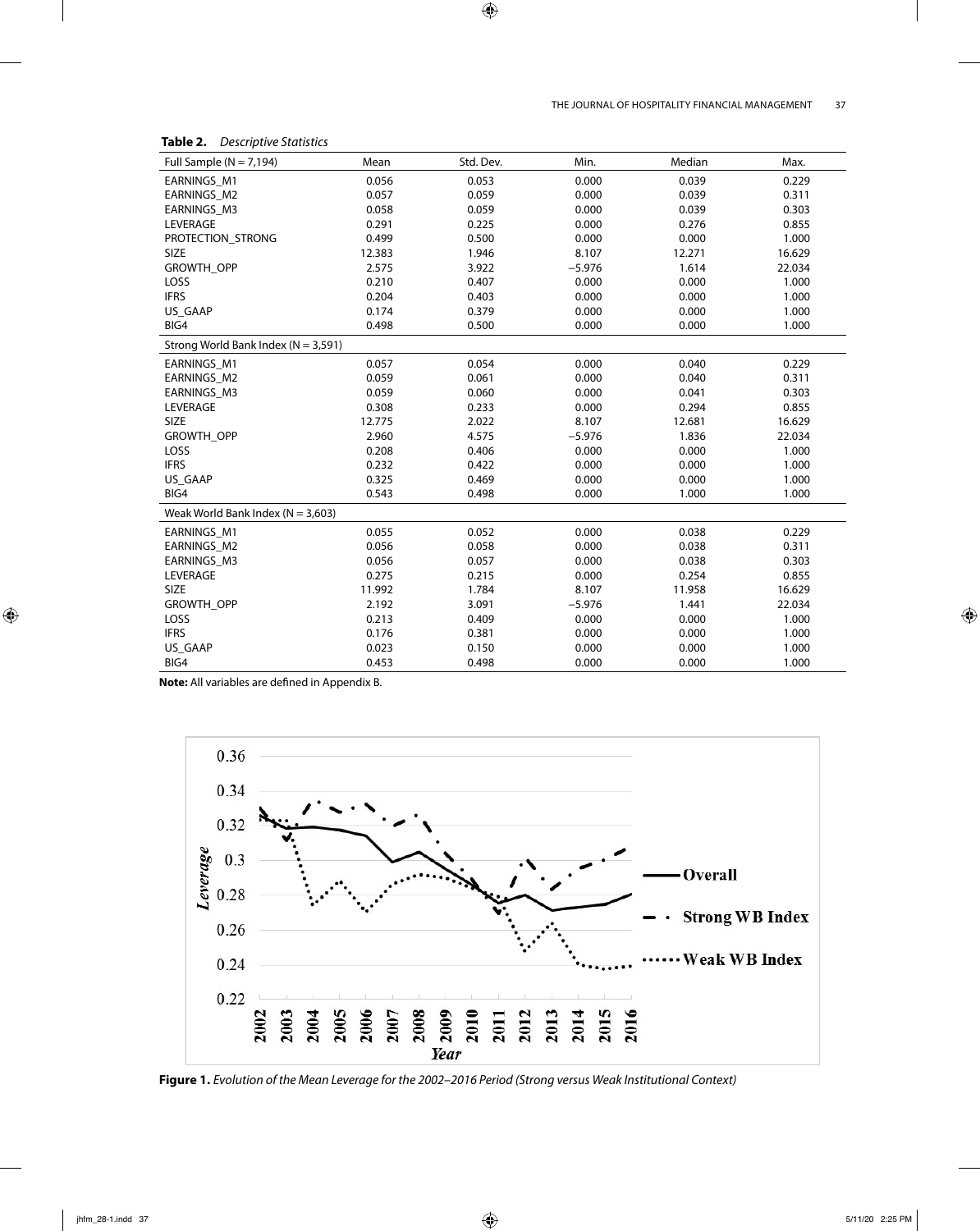Table 3, the coefficients on LEVERAGE are negative and significant, implying that higher levels of leverage are associated with lower earnings management (i.e., higher earnings quality). Overall, these results offer consistent evidence on the firm-level monitoring role of debtholders over financial information quality through financial leverage. Table 3 also provides evidence on other factors affecting the propensity of hospitality firms to manage earnings. Large firms (SIZE) disclose earnings of higher quality, whereas less profitable firms (LOSS) have lower earnings quality, which is in line with prior studies (e.g., Bédard et al., 2004).

Table 4 reports the main results to answer our second research question. Columns (a) to (c) document a significantly negative  $\beta_3$  coefficient on the interaction term (LEVERAGE \* PROTECTION\_ STRONG), meaning that the positive impact of leverage on earnings quality occurs only when institutions are strong.

Next, using the regulatory quality score to split our sample, we find that the positive and significant association between leverage and earnings quality holds only for firms in strong institutional contexts (columns [d] to [f] of Table 4), which is in line with the results found in columns (a) to  $(c)$ . Thus, we support the idea that, in countries with stronger institutions, the relation between leverage and earnings quality is significant and positive as institutions in place protect shareholders from managers' misbehavior (i.e., earnings management in our case). On the contrary, in columns (g) to (i), the association between leverage and earnings quality is not significant. In countries with a relatively weak regulatory environment, debt does not act as an effective mechanism to increase the quality of financial reporting. It is interesting to note that the association is neither significant nor positive, which does not support the hypothesis of opportunism of managers.

# **Additional Analyses**

⊕

In this section, we ran additional tests to ensure our results are not driven by specific countries or by the debt maturity structure. We also address the endogeneity issue.

|                    | EARNINGS_M1 | EARNINGS_M2 | EARNINGS_M3 |
|--------------------|-------------|-------------|-------------|
|                    | (a)         | (b)         | (c)         |
| LEVERAGE           | $-0.01***$  | $-0.01**$   | $-0.01**$   |
|                    | $(-2.59)$   | $(-2.14)$   | $(-2.26)$   |
| SIZE               | $-0.01***$  | $-0.01***$  | $-0.01***$  |
|                    | $(-8.62)$   | $(-8.55)$   | $(-8.42)$   |
| GROWTH_OPP         | 0.00        | 0.00        | 0.00        |
|                    | (1.44)      | (1.24)      | (1.38)      |
| LOSS               | $0.01***$   | $0.01***$   | $0.01***$   |
|                    | (3.27)      | (3.36)      | (2.45)      |
| <b>IFRS</b>        | $-0.00$     | $-0.00$     | $-0.00$     |
|                    | $(-0.21)$   | $(-0.11)$   | $(-0.32)$   |
| US_GAAP            | 0.00        | 0.00        | 0.00        |
|                    | (0.35)      | (0.43)      | (0.48)      |
| BIG4               | 0.00        | 0.00        | 0.00        |
|                    | (0.76)      | (0.69)      | (0.67)      |
| Constant           | $0.14***$   | $0.15***$   | $0.14***$   |
|                    | (10.10)     | (10.04)     | (10.47)     |
| Country FE         | Yes         | Yes         | Yes         |
| Sub-industry FE    | Yes         | Yes         | Yes         |
| Time FE            | Yes         | Yes         | Yes         |
| Cluster            | Firm        | Firm        | Firm        |
| Observations       | 7,194       | 7,194       | 7,194       |
| Adjusted R-squared | 0.13        | 0.11        | 0.10        |
| F-statistic        | $9.99***$   | $9.28***$   | $8.91***$   |

Note: All variables are defined in Appendix B. OLS regressions with robust z-statistics in parentheses. \*\*\*p < 0.01, \*\*p < 0.05, \*p < 0.10.

**Table 3.** The Effect of Leverage on Earnings Management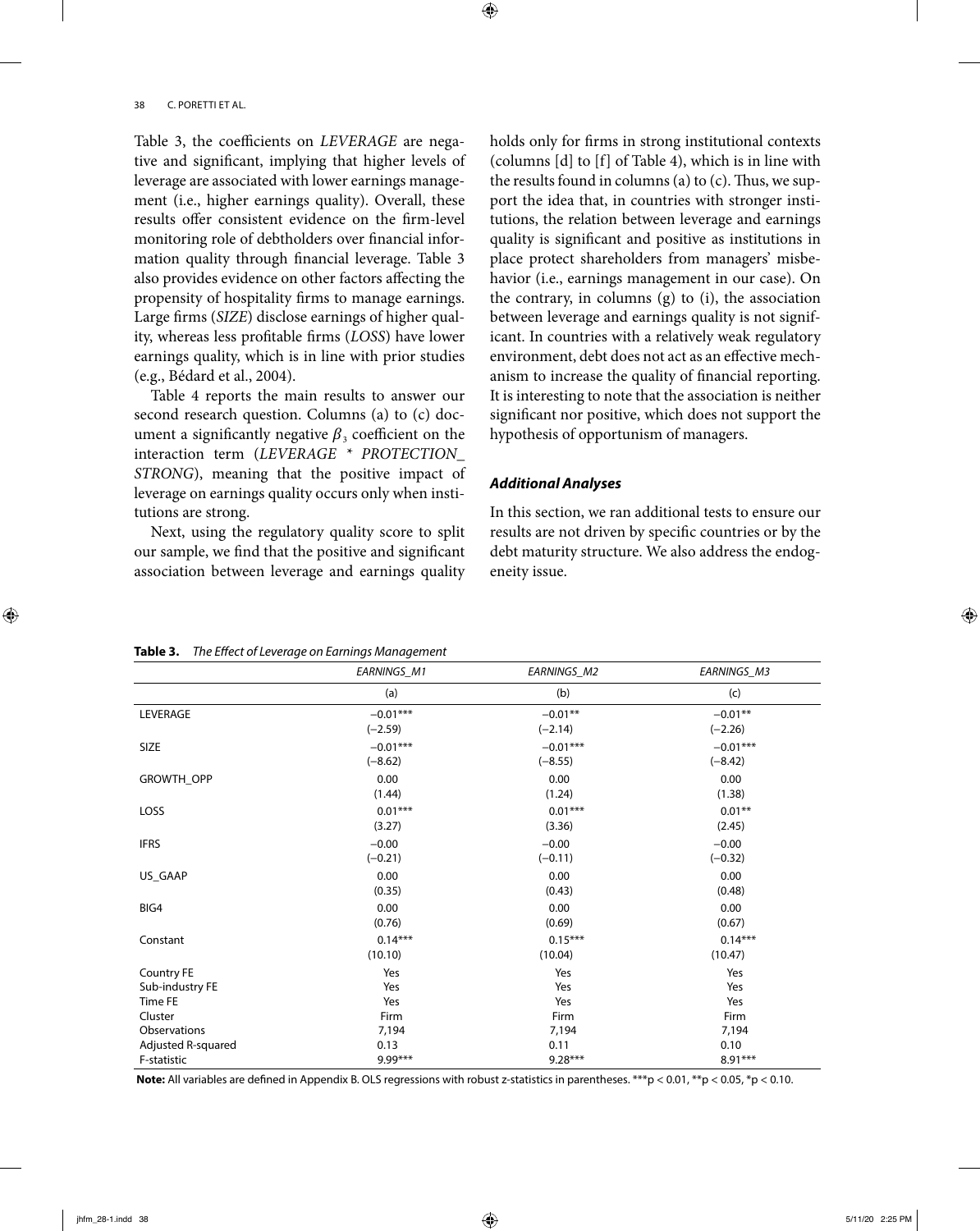#### THE JOURNAL OF HOSPITALITY FINANCIAL MANAGEMENT 39

| Table 4. The Effect of Leverage on Earnings Management in Different Institutional Contexts |  |
|--------------------------------------------------------------------------------------------|--|
|--------------------------------------------------------------------------------------------|--|

|                             | <b>Full Sample</b> |                                 |            | Strong World Bank Index |                    |            | Weak World Bank Index |                       |            |
|-----------------------------|--------------------|---------------------------------|------------|-------------------------|--------------------|------------|-----------------------|-----------------------|------------|
|                             | $E$ <sub>M1</sub>  | $E$ <sub>_</sub> M <sub>2</sub> | $E$ M3     | $E$ M1                  | $E$ M <sub>2</sub> | $E$ $M3$   | $E$ M1                | $E$ <sub>-</sub> $M2$ | $E$ $M3$   |
|                             | (a)                | (b)                             | (c)        | (d)                     | (e)                | (f)        | (g)                   | (h)                   | (i)        |
| LEVERAGE                    | $-0.00$            | 0.00                            | 0.00       | $-0.03***$              | $-0.03***$         | $-0.03***$ | 0.00                  | 0.00                  | 0.00       |
|                             | $(-0.37)$          | (0.08)                          | (0.05)     | $(-3.60)$               | $(-3.34)$          | $(-3.48)$  | (0.00)                | (0.36)                | (0.36)     |
| PROTECTION_STRONG           | 0.00               | 0.00                            | 0.00       |                         |                    |            |                       |                       |            |
|                             | (0.57)             | (0.68)                          | (0.85)     |                         |                    |            |                       |                       |            |
| LEVERAGE *PROTECTION_STRONG | $-0.02**$          | $-0.03**$                       | $-0.03**$  |                         |                    |            |                       |                       |            |
|                             | $(-2.27)$          | $(-2.45)$                       | $(-2.54)$  |                         |                    |            |                       |                       |            |
| SIZE                        | $-0.01***$         | $-0.01***$                      | $-0.01***$ | $-0.01***$              | $-0.01***$         | $-0.01***$ | $-0.01***$            | $-0.01***$            | $-0.01***$ |
|                             | $(-8.61)$          | $(-8.53)$                       | $(-8.40)$  | $(-7.26)$               | $(-7.34)$          | $(-7.00)$  | $(-5.99)$             | $(-5.68)$             | $(-5.80)$  |
| GROWTH_OPP                  | 0.00               | 0.00                            | 0.00       | 0.00                    | 0.00               | 0.00       | $0.00**$              | $0.00**$              | $0.00**$   |
|                             | (1.37)             | (1.17)                          | (1.30)     | (0.27)                  | (0.15)             | (0.28)     | (2.13)                | (2.00)                | (2.07)     |
| LOSS                        | $0.01***$          | $0.01***$                       | $0.01***$  | $0.01***$               | $0.01***$          | $0.01***$  | 0.00                  | 0.00                  | $-0.00$    |
|                             | (3.12)             | (3.21)                          | (2.29)     | (3.73)                  | (3.71)             | (3.20)     | (0.54)                | (0.61)                | $(-0.27)$  |
| <b>IFRS</b>                 | $-0.00$            | $-0.00$                         | $-0.00$    | $-0.00$                 | $-0.00$            | $-0.00$    | 0.00                  | 0.00                  | 0.00       |
|                             | $(-0.23)$          | $(-0.13)$                       | $(-0.34)$  | $(-0.40)$               | $(-0.28)$          | $(-0.57)$  | (0.19)                | (0.26)                | (0.22)     |
| US_GAAP                     | 0.00               | 0.00                            | 0.00       | 0.01                    | 0.01               | 0.01       | $-0.03***$            | $-0.03***$            | $-0.03***$ |
|                             | (0.27)             | (0.33)                          | (0.38)     | (0.99)                  | (1.09)             | (1.29)     | $(-3.29)$             | $(-3.18)$             | $(-3.16)$  |
| BIG4                        | 0.00               | 0.00                            | 0.00       | 0.00                    | 0.00               | 0.00       | 0.00                  | 0.00                  | 0.00       |
|                             | (0.89)             | (0.84)                          | (0.82)     | (0.88)                  | (1.01)             | (1.01)     | (0.54)                | (0.37)                | (0.31)     |
| Constant                    | $0.14***$          | $0.14***$                       | $0.14***$  | $0.13***$               | $0.14***$          | $0.14***$  | $0.17***$             | $0.17***$             | $0.17***$  |
|                             | (9.63)             | (9.54)                          | (10.05)    | (8.29)                  | (8.32)             | (8.73)     | (10.45)               | (10.14)               | (10.16)    |
| <b>Country FE</b>           | Yes                | Yes                             | Yes        | Yes                     | Yes                | Yes        | Yes                   | Yes                   | Yes        |
| Sub-industry FE             | Yes                | Yes                             | Yes        | Yes                     | Yes                | Yes        | Yes                   | Yes                   | Yes        |
| Time FE                     | Yes                | Yes                             | Yes        | Yes                     | Yes                | Yes        | Yes                   | Yes                   | Yes        |
| Cluster                     | Firm               | Firm                            | Firm       | Firm                    | Firm               | Firm       | Firm                  | Firm                  | Firm       |
| Observations                | 7,194              | 7,194                           | 7,194      | 3,591                   | 3,591              | 3,591      | 3,603                 | 3,603                 | 3,603      |
| Adjusted R-squared          | 0.12               | 0.11                            | 0.10       | 0.15                    | 0.14               | 0.13       | 0.09                  | 0.08                  | 0.08       |
| F-statistic                 | $9.77***$          | $9.27***$                       | $8.81***$  | $9.76***$               | $9.25***$          | $8.91***$  | 27.28***              | 25.97***              | $25.60***$ |

**Note:** All variables are defined in Appendix B. EARNINGS M variables are relabeled E\_M for sake of space in this table. OLS regressions with robust z-statistics in parentheses.  $***p$  < 0.01,  $**p$  < 0.05,  $*p$  < 0.10.

# Exclusion of Some Countries

To ensure that some countries do not drive our results, we 1) excluded over- represented countries and 2) over-leveraged countries. As Japan and the United States represent 45% of our sample, we excluded these two countries and re-ran our tests. Our (untabulated) results remain the same. Then, as Spain and Portugal have the highest leverage levels using the LEVERAGE variable, with 49.7% and 43.8% respectively, we removed observations from these two countries. Once again, our (untabulated) results hold.

# Debt Maturity Structure

Our results concerning the impact of leverage on earnings quality may depend upon the debt maturity structure (the proportion of short- and long-term

debt with respect to total assets). We decompose the variable LEVERAGE into its two components: longterm debt to total assets (LTDTA) and short-term debt to total assets (STDTA). The coefficients associated with LTDTA are similar to those obtained with LEVERAGE, while the coefficients on STDTA are not significant (results not reported). These results indicate that it is the long- term debt portion of our leverage measure that positively and significantly impacts earnings quality.

#### Endogeneity

One may argue that we face an endogeneity issue because financial leverage is not randomly determined (i.e., not an exogenous variable). In other words, firms have various reasons to increase or decrease their leverage level.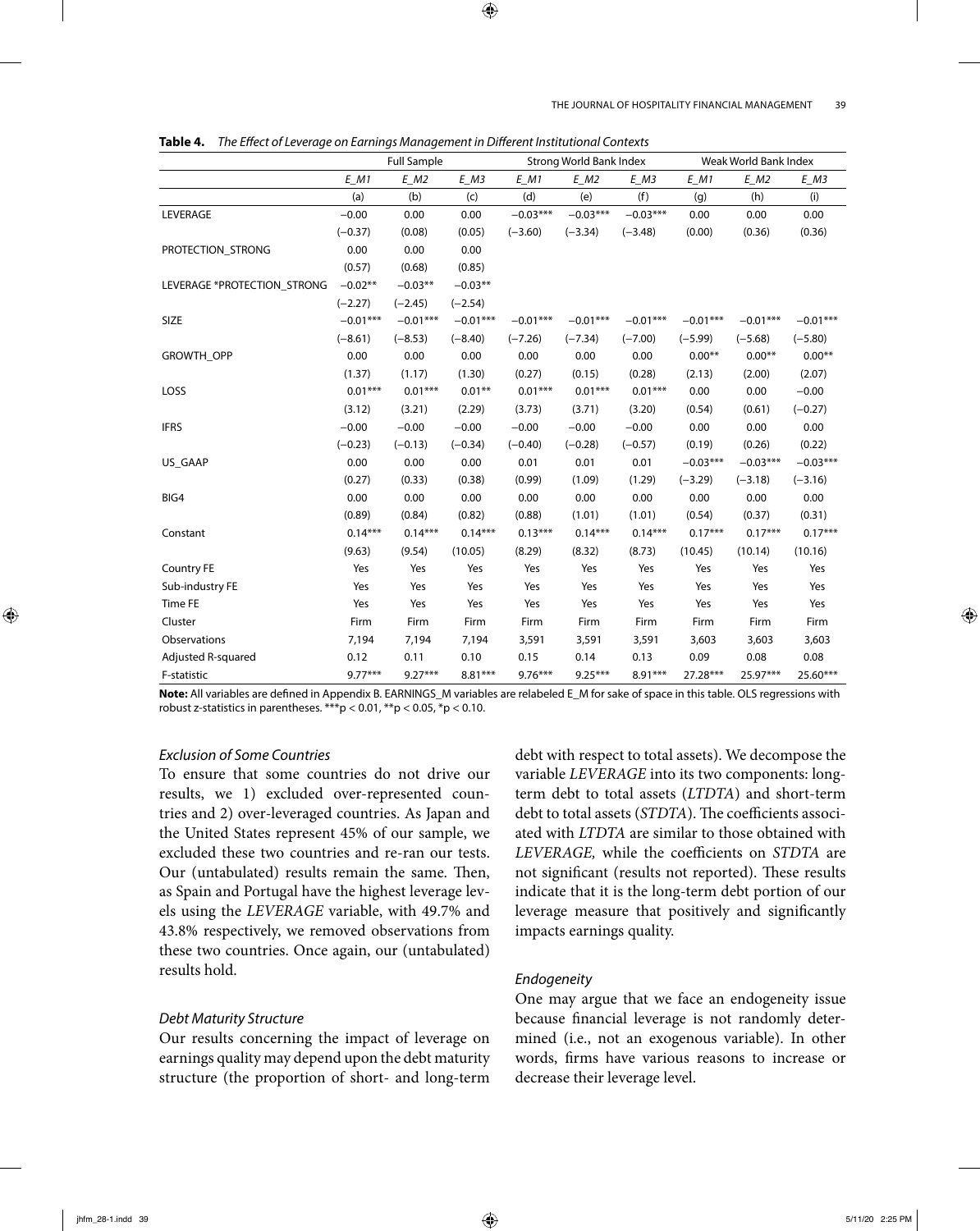The results of the Durbin-Wu-Hausman test (not reported) show that we have to reject the null hypothesis (at the 1% threshold) of our LEVERAGE variable being exogenous (with the three earnings management models). To ensure that our results do not suffer from endogeneity, we consider that the LEVERAGE variable is determined by firm-level, industry-level, and country- level factors. As a consequence, we take into account this issue and implement a two-step procedure using a two stage least squares (2SLS) regression including TANGIBILITY (the ratio of fixed tangible assets to total assets), and GROWTH\_OPP (the market to book ratio) as instruments. The Sargan-Hansen test (J test) result is not significant, which confirms the validity of the instruments. Overall, the additional (untabulated) results support our main findings regarding our two research questions, even after correcting for this endogeneity issue.

# **Conclusion**

◈

Various studies document that firms in the hospitality industry have higher levels of financial leverage than other industries (Li & Singal, 2019; Singal, 2015; Tang & Jang, 2007). While the determinants of leverage in this industry have been widely studied, the consequences have received little academic attention. Our study intends to fill this gap and focuses on the impact of financial leverage on earnings quality in the hospitality industry. Based on a large sample of firms from 26 countries, we find that firms with higher financial leverage manage less their earnings (i.e., disclose earnings of higher quality). More interestingly, we document that this result is conditional on the institutional context. Using the regulatory quality score from the World Bank index as a proxy for the strength of the institutional context, we find that the positive impact of leverage on earnings quality holds only in countries with strong institutional context, that is to say when institutions in place protect shareholders from managers' misbehavior (i.e., earnings management in our case). We ran various analyses to make sure that our results are robust to specific methodological issues.

Our study provides some practical and theoretical implications. From an investor point of view, investing in firms that disclose earnings of quality (reflecting the true economic reality of the firm) is an important matter. By providing evidence that hospitality firms with high leverage disclose earnings of better quality if they are incorporated in countries with strong institutions, we help investors in their capital allocation process. Investing in hospitality firms from countries with weak institutions should be made with caution, and the greater underlying risk of significant earnings management—potentially misleading investors— has to be accounted for.

Next, this study provides useful insights to top managers and boards of directors by documenting that using financial debt has some positive consequences in terms of earnings quality in countries with stronger investor protection. Thus, in line with Jensen (1986), engaging firms to finance projects with debt instead of equity may improve the alignment of managers' and shareholders' interests. It is well-known that financial leverage reduces the average cost of capital because of a tax advantage, avoids dilution of ownership structure, and puts pressure on managers that may be tempted to invest in negative net present values projects. Our results support the idea that more debt also reduces the information asymmetry between shareholders and managers by encouraging the latter to disclose earnings of higher quality.

Moreover, it is crucial to place our research in a more general context concerning the transformation of the hospitality industry with respect to the assetlight strategy, which is generally associated with a decrease in tangible assets and debt levels (Sohn et al., 2014). Assuming that hospitality firms will continue their shift toward more "asset-lightness," this will result in lower proportions of fixed asset in the balance sheets, and most probably in lower debt levels. Indeed, various studies document that firms with more tangible assets can borrow more because their fixed assets can serve as collateral, and at a lower cost (e.g. Norton, 1995; Rajan & Zingales, 1995; Sheel, 1994; Tang & Jang, 2007). Reducing the proportion of fixed assets might thus reduce debt financing opportunities and the underlying benefits. Meanwhile, there is a tendency toward more financial leverage in some sub-industries (Li & Singal, 2019). In consequence, these trends are likely to indirectly increase or decrease the quality of financial information disclosed by hospitality companies.

Our study is not without limitations. First of all, we solely focus on publicly traded firms, which limits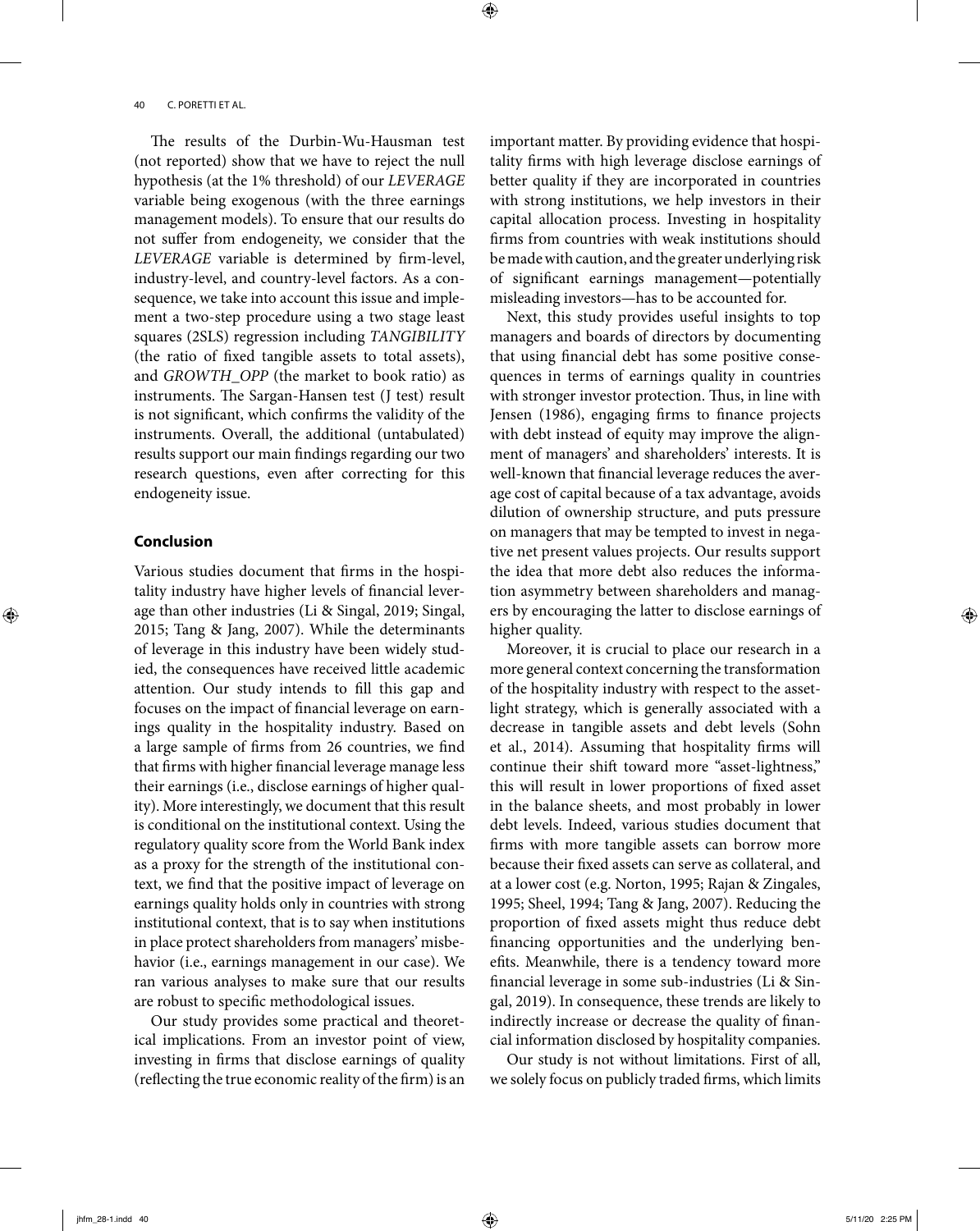the generalizability of our results to private firms. Moreover, running a large- scale hospitality- focused study inevitably leads to pooling together subindustries with different characteristics. Although we included sub-industry fixed effects in our tests on top of controlling for various characteristics, the usefulness of the results might be limited for specific subindustries. Second, we only address the quality of accounting information through earnings management. However, other characteristics of accounting information may be impacted by financial leverage, like earnings persistence (e.g. Jeon et al., 2006) or earnings forecasts (e.g. Smeral, 2016). Third, investigating how the asset-light strategy influences leverage in an international context, and as a result earnings quality, might also be an interesting direction for future research with access to the relevant data. In particular, as all sub-industries in the hospitality sector are not subject to the same trends and modes of operation (e.g., franchise, management contract, etc.), comparisons between sub- sectors and modes of operations would provide further insight into the results. Thus, more research is definitively needed on financial information in the hospitality industry.

# **References**

◈

Ball, R., Kothari, S. P., & Robin, A. (2000). The effect of international institutional factors on properties of accounting earnings. Journal of Accounting and Economics, 29(1), 1-51.

- Bédard, J., Marrakchi- Chtourou, S., & Courteau, L. (2004). The effect of audit committee independence, competence, and activity on aggressive earnings management. Auditing: A Journal of Practice and Theory, 23(2), 13-35.
- Bonetti, P., Magnan, M. L., & Parbonetti, A. (2016). The influence of country-and firm-level governance on financial reporting quality: Revisiting the evidence. Journal of Business Finance & Accounting, 43(9-10), 1059-1094.
- Choi, J.- H., Kim, J.- B., Liu, X., & Simunic, D. A. (2008). Audit pricing, legal liability regimes, and big 4 premiums: Theory and cross- country evidence. Contemporary Accounting Research, 25(1), 55-99.
- Choi, J.- H., & Wong, T. J. (2007). Auditors' governance functions and legal environments: An international investigation. Contemporary Accounting Research, 24(1), 13-46.
- Dalbor, M., Lee, S., & Upneja, A. (2007). An investigation of long-term debt and firm value in the lodging industry, Advances in Hospitality and Leisure, 3, 195-204.
- D'Amore, L. (1998). Tourism—The world's peace industry. Journal of Travel Research, 27(1), 35-40.
- DeAngelo, H., DeAngelo, L., & Skinner, D. J. (1994). Accounting choice in troubled companies. Journal of Accounting and Economics, 17(1-2), 113-143.

#### THE JOURNAL OF HOSPITALITY FINANCIAL MANAGEMENT 41

- Dechow, P., & Dichev, I. D. (2002). The quality of accruals and earnings: The role of accrual estimation errors. The Accounting Review, 77, 35-59.
- Dechow, P., Ge, W., & Schrand, C. (2010). Understanding earnings quality: A review of the proxies, their determinants and their consequences. Journal of Accounting and Economics, 50(2-3), 344-401.
- Dechow, P. M., Sloan, R. G., & Sweeney, A. P. (1995). Detecting earnings management. The Accounting Review,  $70(2)$ , 193– 225.
- DeFond, M. L., & Jiambalvo, J. (1994). Debt covenant violation and manipulation of accruals. Journal of Accounting and Economics, 17(1-2), 145-176.
- DeFond, M., & Zhang, J. (2014). A review of archival auditing research. Journal of Accounting and Economics, 58(2-3), 275– 326.
- Dewally, M., Flaherty, S. M., & Shao, Y. (2017). Determinants of financial policy in the hospitality sector in the United States. Tourism Economics, 23(3), 523-542.

Francis, J. R., Michas, P. N., & Seavey, S. E. (2013). Does audit market concentration harm the quality of audited earnings? Evidence from audit markets in 42 countries. Contemporary Accounting Research, 30(1), 325– 355.

- Francis, J. R., & Wang, D. (2008). The joint effect of investor protection and big 4 audits on earnings quality around the world. Contemporary Accounting Research, 25(1), 157– 191.
- Franz, D. R., Hassabelnaby, H. R., & Lobo, G. J. (2014). Impact of proximity to debt covenant violation on earnings management. Review of Accounting Studies, 19(1), 473-505.
- Gim, J., Choi, K., & Jang, S. S. (2019). Do franchise firms manage their earnings more? Investigating the earnings management of restaurant firms. International Journal of Hospitality Management, 79, 70-77.
- Ghosh, A., & Moon, D. (2010). Corporate debt financing and earnings Quality. Journal of Business Finance and Accounting, 37(5/6), 538-559.
- Healy, P. M., & Wahlen, J. M. (1999). A review of the earnings management literature and its implications for standard setting. Accounting Horizons, 13(4), 365-383.
- Jang, S., & Tang, C.-H. (2009). Simultaneous impacts of international diversification and financial leverage on profitability. Journal of Hospitality & Tourism Research, 33(3), 347– 368.
- Jensen, M. (1986). Agency costs of free cash flow, corporate finance, and takeovers. American Economic Review, 76(2), 323– 329.
- Jensen, M. C., & Meckling, W. H. (1976). Theory of the firm: Managerial behavior, agency costs and ownership structure. Journal of Financial Economics, 3(4), 305-360.
- Jeon, S., Kim, J., & Lee, S. (2006). The persistence of abnormal earnings and systematic risk. Tourism Management, 27, 867– 873.
- Jones, J. J. (1991). Earnings management during import relief investigations. Journal of Accounting Research, 29(2), 193– 228.
- Karadeniz, E., Kandir, S. Y., Balcilar, M., & Onal, Y. B. (2009). Determinants of capital structure: evidence from Turkish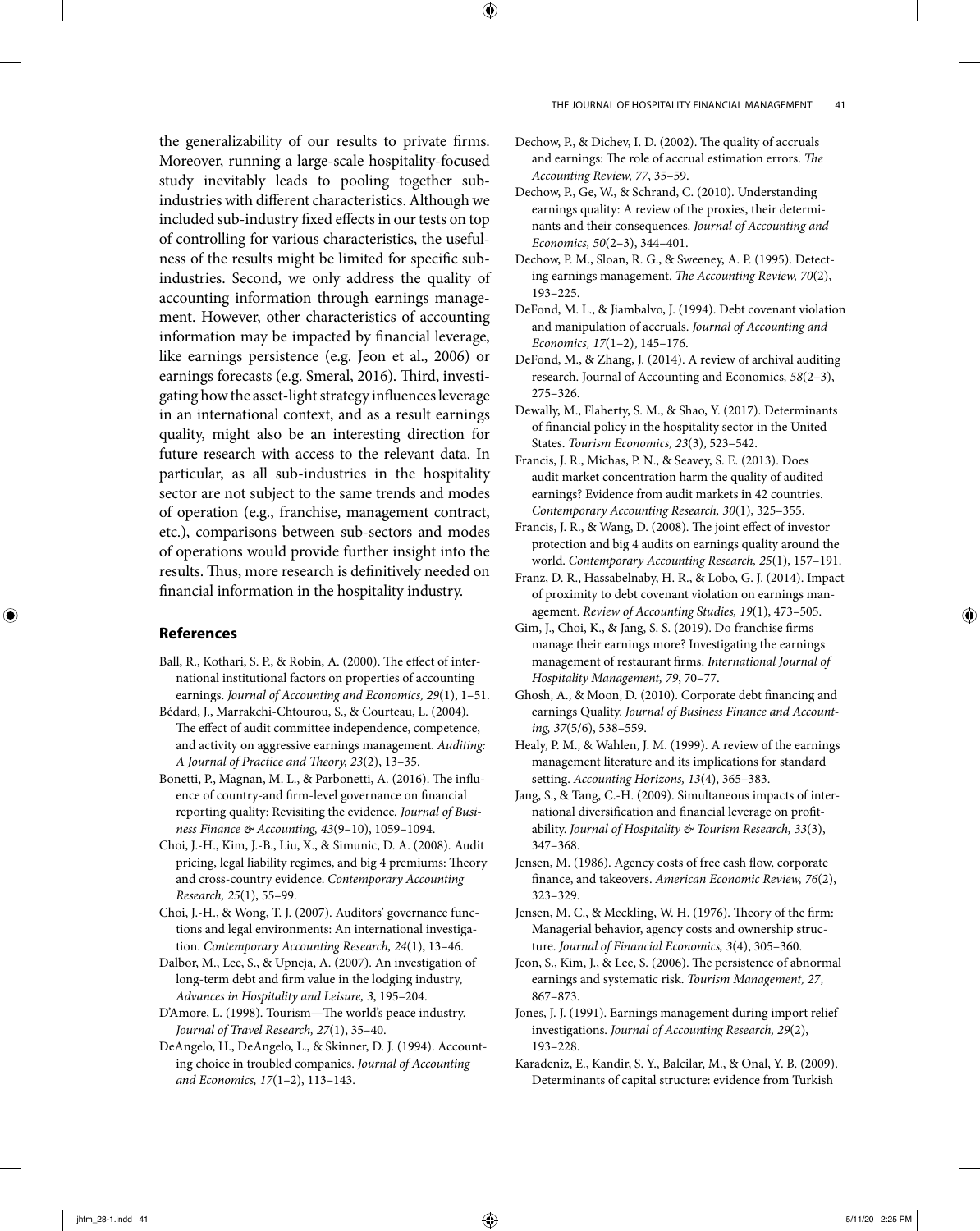lodging companies. International Journal of Contemporary Hospitality Management, 21(5), 594-609.

Kaufmann, D., Kraay, A., & Mastruzzi, M. (2009). Governance matters VIII: Aggregate and individual governance indicators, 1996–2008. (World Bank policy research working paper no. 4978). http://documents.worldbank.org/curated /en/598851468149673121/pdf/WPS4978.pdf

Kothari, S. P., Leone, A. J., & Wasley, C. E. (2005). Performance matched discretionary accrual measures. Journal of Accounting and Economics, 39(1), 163-197.

La Porta, R., Lopez- de- Silanes, F., Shleifer, A., & Vishny, R. (1998). Law and finance. Journal of Political Economy, 106(6), 1113– 1155.

La Porta, R., Lopez- de- Silanes, F., Shleifer, A., & Vishny, R. (2000). Investor protection and corporate governance. Journal of Financial Economics,  $58(1-2)$ ,  $3-27$ .

Leuz, C., Nanda, D., & Wysocki, P. D. (2003). Earnings management and investor protection: an international comparison. Journal of Financial Economics, 69(3), 505-527.

Li, Y., & Singal, M. (2019). Capital structure in the hospitality industry: The role of the asset-light and fee-oriented strategy. Tourism Management, 70, 124-133.

Madan, K. (2007). An analysis of the debt- equity structure of leading hotel chains in India. International Journal of Contemporary Hospitality Management, 19(5), 397-414.

Markham, J. W. (2015). A financial history of modern US corporate scandals: From Enron to reform. Routledge.

Minghetti, V., & Buhalis, D. (2010). Digital divide in tourism. Journal of Travel Research, 49(3), 267-281.

Modigliani, F., & Miller, M. H. (1958). The cost of capital, corporation finance and the theory of investment. American Economic Review, 48(3), 261-297.

Mohrman, M. B. (1996). The use of fixed GAAP provisions in debt contracts. Accounting Horizons, 10(3), 78-91.

Norton, S. W. (1995). Is franchising a capital structure issue? Journal of Corporate Finance,  $2(1-2)$ , 75-101.

Pacheco, L., & Tavares, F. (2017). Capital structure determinants of hospitality sector SMEs. Tourism Economics, 23(1), 113– 132.

Parte Esteban, L., & Ferrer García, C. (2014). The influence of firm characteristics on earnings quality. International Journal of Hospitality Management, 42, 50-60.

Parte Esteban, L. P., & Jesus Such Devesa, M. (2011). Earnings management in the Spanish hotel industry. Cornell Hospitality Quarterly, 52(4), 466-479.

Petersen, M. A. (2009). Estimating standard errors in finance panel data sets: Comparing approaches. Review of Financial Studies, 22(1), 435-480.

Phillips, P., & Sipahioglu, M. (2004). Performance implications of capital structure: evidence from quoted UK organisations with hotel interests. Service Industries Journal, 24(5),  $31 - 51.$ 

Rajan, R. G., & Zingales, L. (1995). What do we know about capital structure? Some evidence from international data. Journal of Finance, 50(5), 1421– 1460.

Seetah, K. (2017). The effect of financial and eurozone crisis on accounting quality of the hospitality sector. Journal of Hospitality Marketing and Management, 26(5), 552-563.

⊕

Seo, K. (2018). Excessive leverage and firm performance in competitive casino markets. Tourism and Hospitality Research, 18(4), 498-504.

Seo, K., Kim, K. E. E., & Sharma, A. (2017). Examining the determinants of long- term debt in the US restaurant industry. International Journal of Contemporary Hospitality Management, 29(5), 1501-1520.

Serrasqueiro, Z., & Nunes, P. M. (2014). Financing behaviour of Portuguese SMEs in hotel industry. International Journal of Hospitality Management, 43, 98-107.

Sheel, A. (1994). Determinants of capital structure choice and empirics on leverage behavior: A comparative analysis of hotel and manufacturing firms. Hospitality Research Journal, 17(3), 1-16.

Singal, M. (2015). How is the hospitality and tourism industry different? An empirical test of some structural characteristics. International Journal of Hospitality Management, 47, 116– 119.

Smeral, E. (2016). Tourism forecasting performance. Considering the instability of demand elasticities. Journal of Travel Research, 56(7), 913-926.

Soderstrom, N. S., & Sun, K. J. (2007). IFRS adoption and accounting quality: A review. European Accounting Review, 16(4), 675– 702.

Sohn, J., Tang, C.-H., & Jang, S. (2014). Asymmetric impacts of the asset-light and fee-oriented strategy: The business cycle matters! International Journal of Hospitality Management, 40, 100-108.

Song, H., Li, G., & Cao, Z. (2018). Tourism and economic globalization: An emerging research agenda. Journal of Travel Research, 57(8), 999– 1011.

Sousa Paiva, I., Reis, P., & Costa Lourenço, I. (2016). Research in hospitality management and accounting: a research synthesis and analysis of current literature and future challenges. Problems and Perspectives in Management, 14(4), 83– 91.

Sweeney, A. P. (1994). Debt- covenant violations and managers' accounting responses. Journal of Accounting and Econom $ics, 17(3), 281-308.$ 

Tang, C.- H., & Jang, S. (2007). Revisit to the determinants of capital structure: A comparison between lodging firms and software firms. Hospitality Management, 26, 175-187.

Tsai, H., & Gu, Z. (2007a). Institutional ownership and firm performance: Empirical evidence from U.S.-based publicly traded restaurant firms. Journal of Hospitality & Tourism Research, 31(1), 19-38.

Tsai, H., & Gu, Z. (2007b). The relationship between institutional ownership and casino firm performance. Hospitality Management, 26, 517-530.

Tsai, H., Pan, S., & Lee, J. (2011). Recent research in hospitality financial management. International Journal of Contemporary Hospitality Management, 23(7), 941-971.

⊕